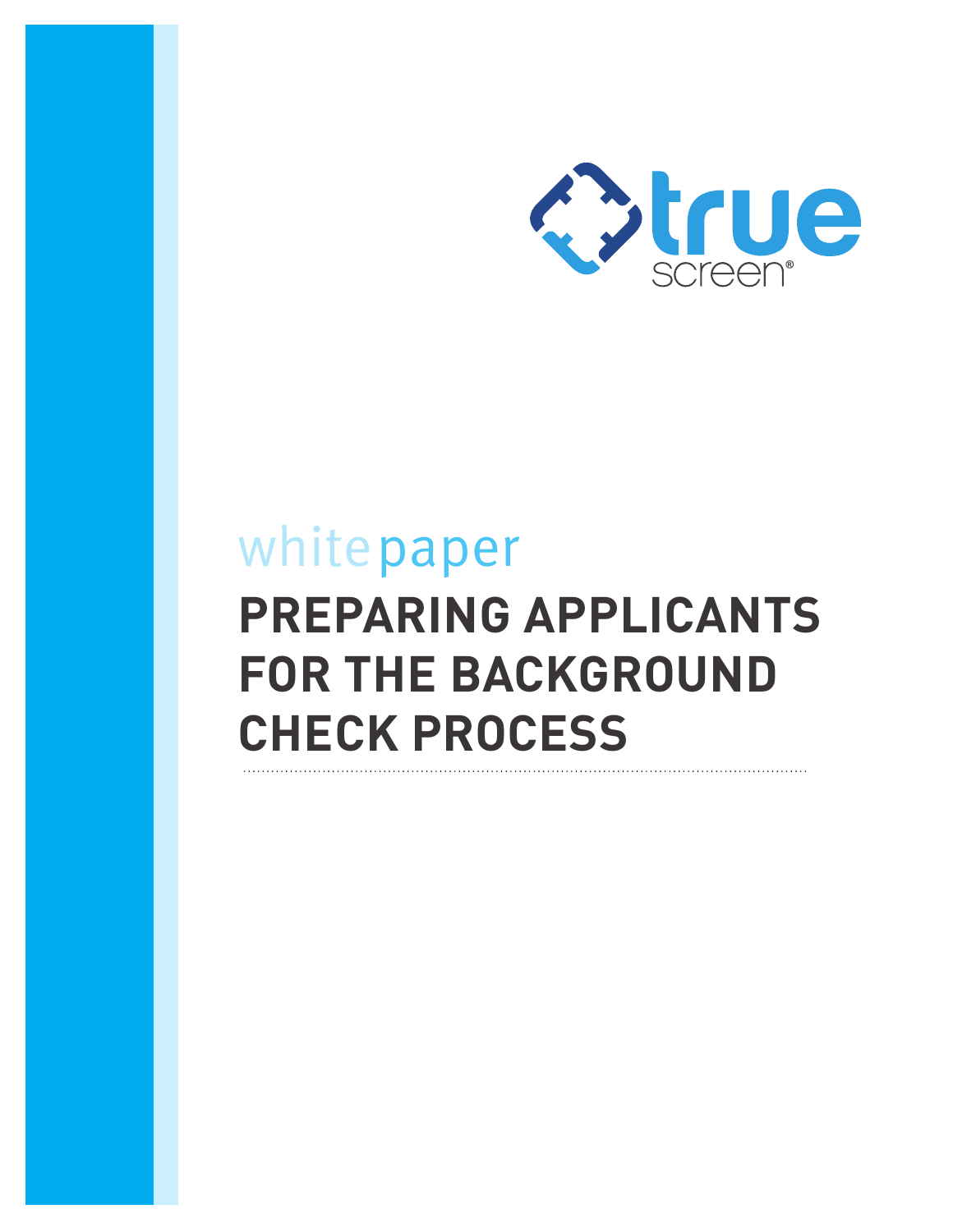## **PREPARING APPLICANTS FOR THE BACKGROUND CHECK PROCESS**

For many organizations, improving the applicant onboarding experience is an ongoing goal. An often overlooked part of this effort is educating applicants about the background check process. While most applicants spend hours fine tuning their resumes and preparing extensively for the interview process, few give much thought to preparing for a pre-employment background check.

As with many things in life, being prepared is often the key to success. Helping applicants "prepare" for the background check can often eliminate surprises or snags that can stall the onboarding process.

The pre-employment background check is essentially a process of verifying information provided by an applicant. In order to conduct these verifications, information accessed through third-party databases is compared to information reported by the applicant. In many cases, the applicant is surprised when a discrepancy is found because he or she was unaware of the information made available by these third parties.

Educating applicants early in the onboarding process about these third-party data sources allows them to conduct their own research and potentially correct any inaccuracies before the background check. Additionally, the exercise of recollecting and accessing this information in advance can help applicants more accurately complete the employment application.

**AS WITH MANY THINGS IN LIFE, BEING PREPARED IS OFTEN THE KEY TO SUCCESS.**



All Rights Reserved © 2014 Truescreen, Inc. 090814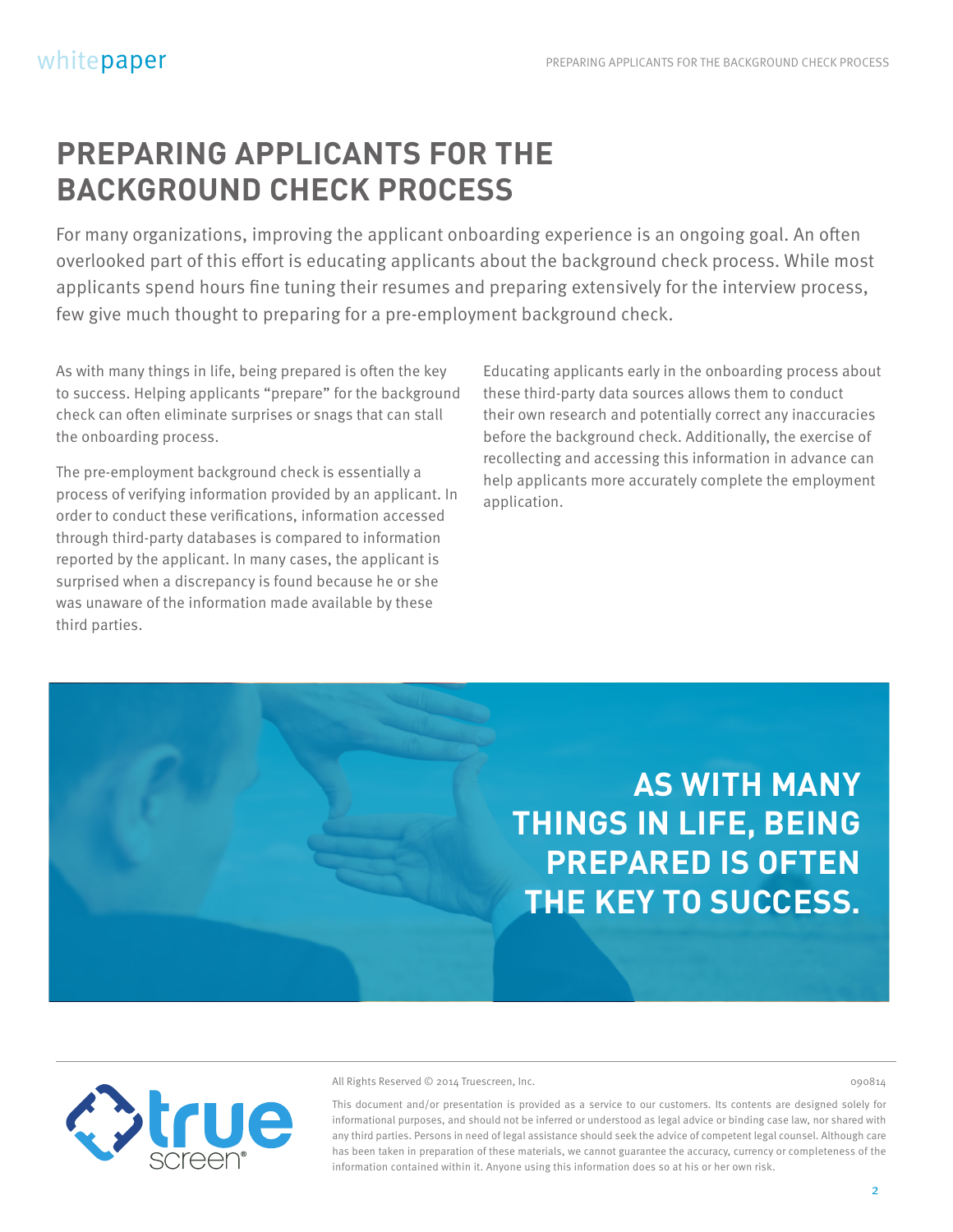Below are some simple steps that applicants can take to proactively monitor third-party sources of personal information prior to the pre-employment background check.

1. **CRIMINAL RECORDS** – U.S. Criminal records are housed in any number of local, county, state and federal courts, as well as in law enforcement and private criminal record databases. Applicants with a criminal incident in their past should contact the jurisdiction where the case was heard to make sure that public records accurately reflect the current status of the case. This is especially important if the applicant believes that a case was expunged, dismissed or otherwise removed from the public records.

Applicants can also check their own criminal history directly through the FBI's criminal database. A search of the FBI database, which is widely viewed as the most exhaustive and authoritative repository of criminal records in the country, is the best way to determine if a criminal record exists.

To access the FBI database, applicants can visit www.fieldprintfbi.com and choose the "personal review process." For a \$50 fee, applicants can have their fingerprints taken electronically at a nearby location and receive their full FBI rap sheet— typically in a matter of minutes.

**IF AN APPLICANT DOES NOT WISH TO CONTACT A PAST EMPLOYER, THERE ARE OTHER METHODS AVAILABLE TO HELP RECONSTRUCT EMPLOYMENT HISTORY.**

2. **WORK HISTORY** – One of the key elements of a background check is the verification of past employment. Unfortunately, remembering all of the details of past positions isn't always easy. There are, however, a few ways that you can coach applicants to ensure that they provide the most accurate information possible on the job application.

One way is for the applicant to directly contact their past employers to make sure the information on file matches what the applicant has in their records. If an applicant does not wish to contact a past employer, there are other methods available to help reconstruct employment history.

- Many large employers utilize The Work Number, a division of the credit bureau Equifax, to provide outsourced work history verifications on their behalf. Applicants can access this database by visiting www.theworknumber.com and clicking on "I'm an Employee."
- Both the IRS and the Social Security Administration also offer services to help recreate employment history. The IRS service can be accessed at www.irs.gov and searching for the Form 4506-T. To use the SSA service, applicants can visit www.ssa.gov and search for the Form SSA-7050-F4. The SSA option is free.

A common mistake applicants often make is listing the wrong employer name on the application. If the applicant worked for a temporary company or a staffing firm, they need to make sure to list the name of the entity that paid them on the application. Applicants are inclined to list the company where they were placed rather than the company that actually paid them. Unless the applicant was a paid employee of a company, the company will have no record of the applicant's employment and it could appear that he/she has provided false information on the application.



All Rights Reserved © 2014 Truescreen, Inc. 090814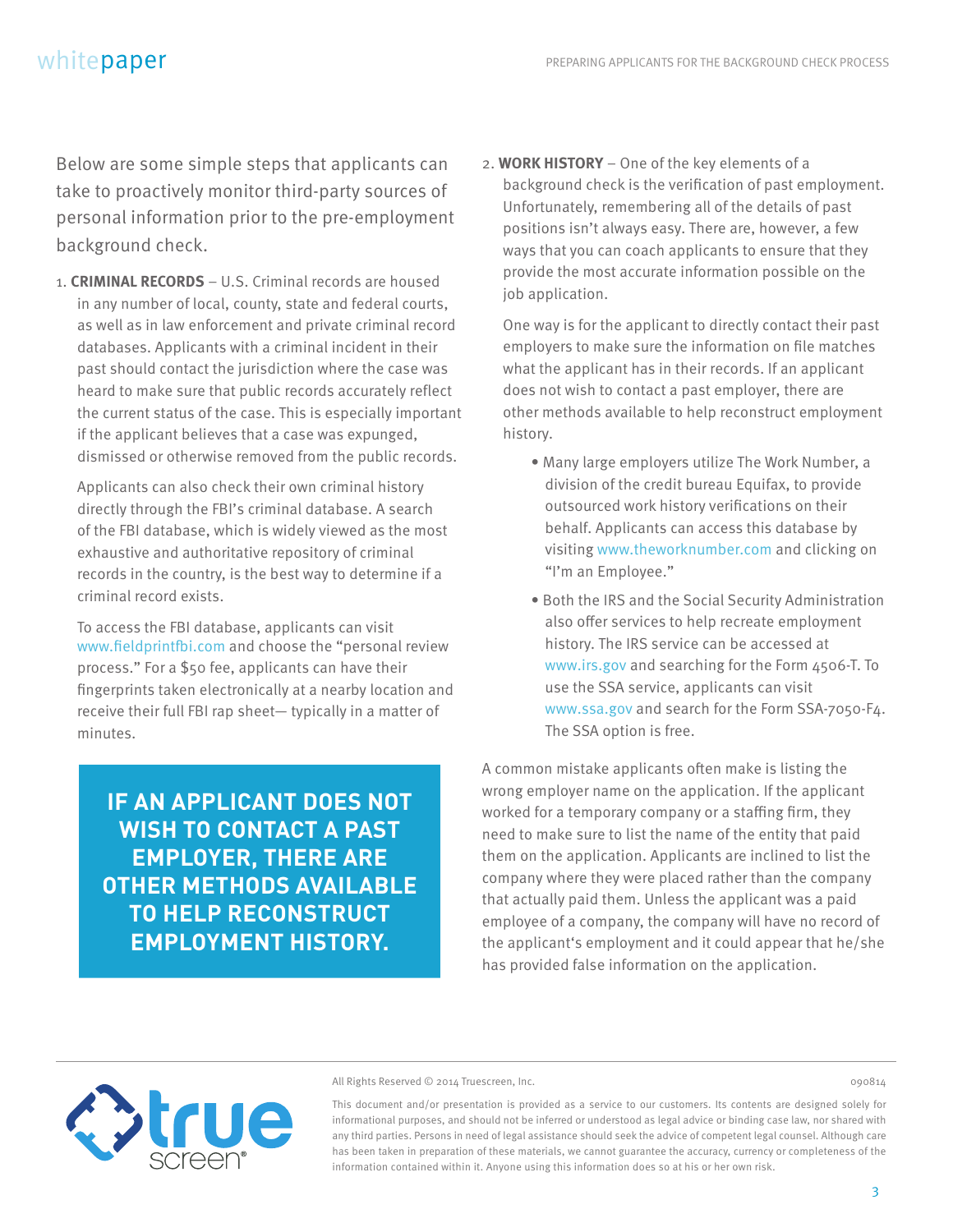

3. **EDUCATION** – If an applicant is seeking a job where a particular level of education is required, it's likely that his/her educational history will be checked. A direct call to the registrar or records office will confirm that an applicant's records are up-to-date and accurate. Schools and universities will sometimes withhold degrees if there are unpaid items or misapplied credits. Often, applicants are surprised to find out that their degree was not verified because of something as simple as an unpaid library fine.

Like employment verifications, many schools outsource education verifications. The National Student Clearinghouse performs more than 500 million electronic student record verifications annually. For a fee, applicants can confirm the accuracy of information stored in this database by visiting www.mystudentcenter.org.

4. **PERSONAL INFORMATION** – In addition to the credit bureaus, employers use private sources that collect personal information to verify data provided by applicants, such as name, address and akas/aliases. One of those sources, Accurint, which is owned by Lexis Nexis, is touted as one of the largest databases of personal information with more than 34 billion available records. The Accurint database includes information on historical addresses and names on file; real estate transactions and ownership data; lien, judgment and bankruptcy records; and professional license information.

Prior to the background check process, applicants can access Accurint at www.personalreports.lexisnexis.com at no cost to review their personal information on file and to request corrections/updates, if necessary.

- 5. **INTERNET SEARCH** Before applying for a new job, applicants should conduct an Internet search of their own name. Many companies conduct informal Internet searches on potential hires, so it is important that applicants are aware of and consistently monitoring the information that can be found on them online. If the search returns questionable results, applicants can take the opportunity to try to clean up their online image.
- 6. **CREDIT REPORT** While the vast majority of employers do not use credit report information as part of a traditional background check, credit reports are often utilized in employment decisions for financial positions or for jobs in the financial services industry. Typically, employers do not look at an applicant's individual credit score; they consider his or her past activity. Credit histories are used to help determine if an applicant can be considered responsible and financially stable. A credit report is also helpful to identify any akas, aliases or maiden names on file.

Once every 12 months, applicants can request a free copy of each of their credit reports by visiting www.annualcreditreport.com or by calling (877) 322- 8228. It is recommended that all applicants check their credit reports for accuracy on a regular basis. Applicants should be wary of other online vendors marketing their credit reports as free and subsequently charging a fee.



All Rights Reserved © 2014 Truescreen, Inc. 090814